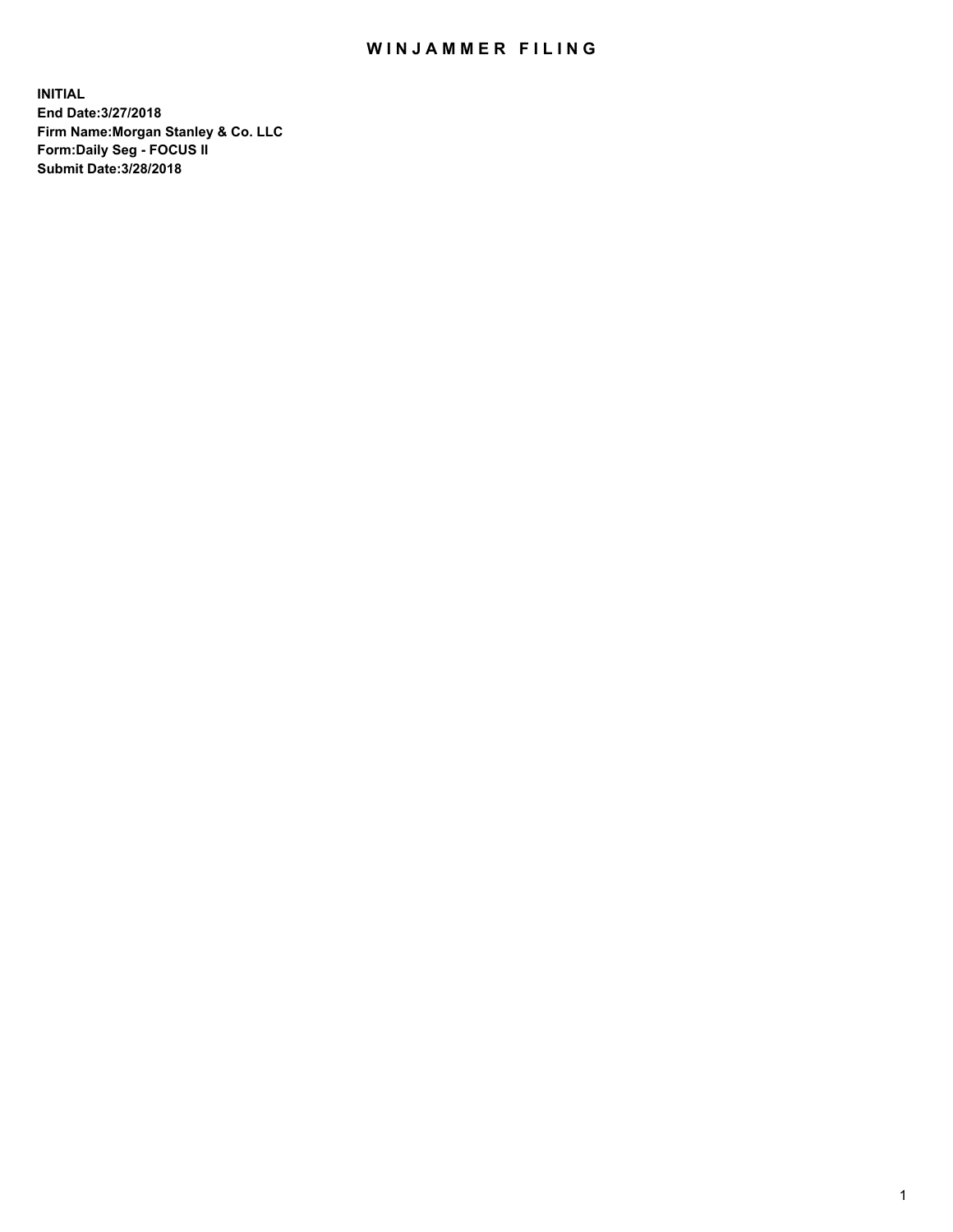### **INITIAL End Date:3/27/2018 Firm Name:Morgan Stanley & Co. LLC Form:Daily Seg - FOCUS II Submit Date:3/28/2018 Daily Segregation - Cover Page**

| Name of Company<br><b>Contact Name</b><br><b>Contact Phone Number</b><br><b>Contact Email Address</b>                                                                                                                                                                                                                          | Morgan Stanley & Co. LLC<br>Ikram Shah<br>212-276-0963<br>lkram.shah@morganstanley.com |
|--------------------------------------------------------------------------------------------------------------------------------------------------------------------------------------------------------------------------------------------------------------------------------------------------------------------------------|----------------------------------------------------------------------------------------|
| FCM's Customer Segregated Funds Residual Interest Target (choose one):<br>a. Minimum dollar amount: ; or<br>b. Minimum percentage of customer segregated funds required:%; or<br>c. Dollar amount range between: and; or<br>d. Percentage range of customer segregated funds required between: % and %.                        | 331,000,000<br>0 <sub>0</sub><br>00                                                    |
| FCM's Customer Secured Amount Funds Residual Interest Target (choose one):<br>a. Minimum dollar amount: ; or<br>b. Minimum percentage of customer secured funds required:%; or<br>c. Dollar amount range between: and; or<br>d. Percentage range of customer secured funds required between:% and%.                            | 140,000,000<br>0 <sub>0</sub><br>0 <sub>0</sub>                                        |
| FCM's Cleared Swaps Customer Collateral Residual Interest Target (choose one):<br>a. Minimum dollar amount: ; or<br>b. Minimum percentage of cleared swaps customer collateral required:% ; or<br>c. Dollar amount range between: and; or<br>d. Percentage range of cleared swaps customer collateral required between:% and%. | 92,000,000<br>0 <sub>0</sub><br>0 <sub>0</sub>                                         |

Attach supporting documents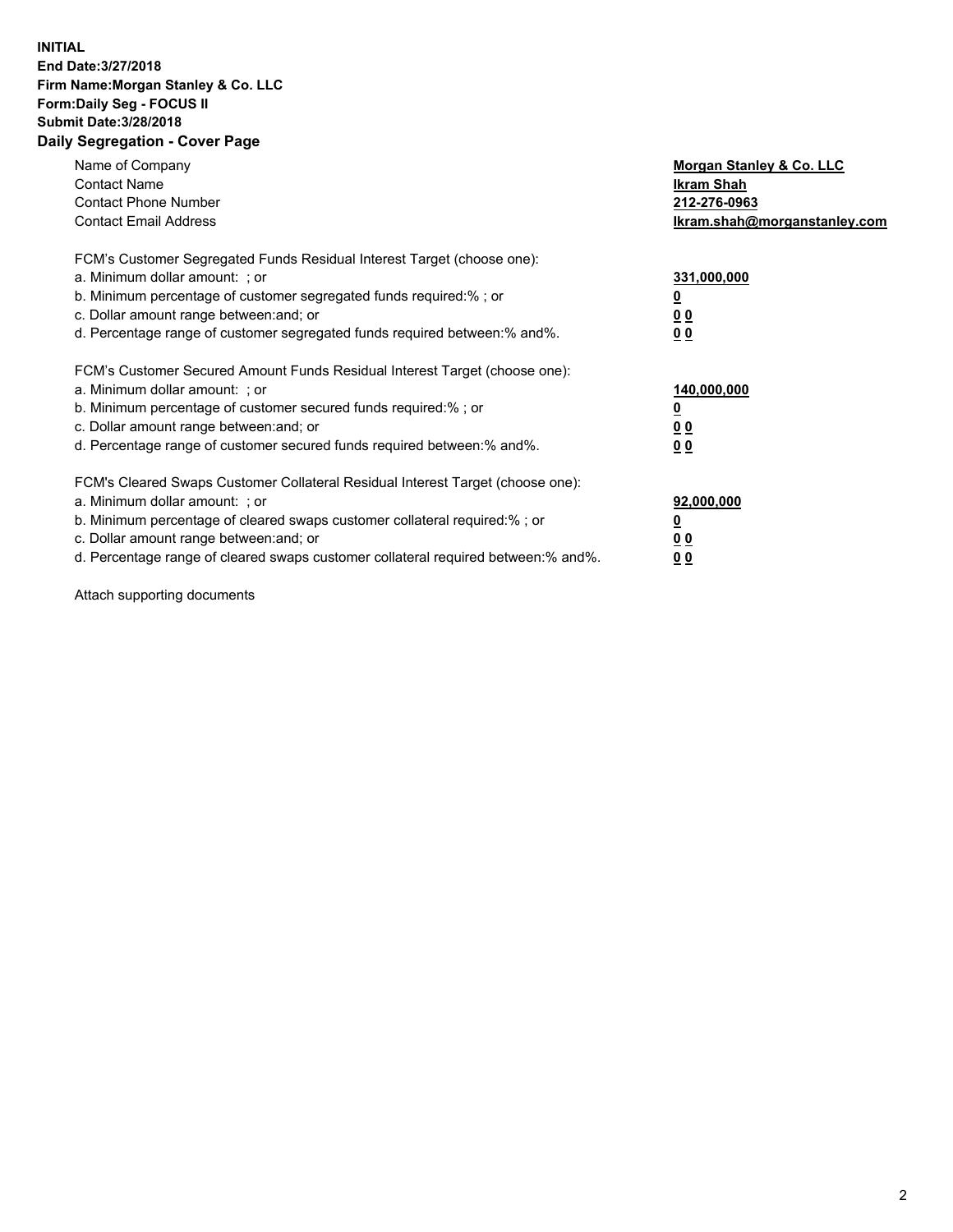#### **INITIAL End Date:3/27/2018 Firm Name:Morgan Stanley & Co. LLC Form:Daily Seg - FOCUS II Submit Date:3/28/2018 Daily Segregation - Secured Amounts**

# Foreign Futures and Foreign Options Secured Amounts

Amount required to be set aside pursuant to law, rule or regulation of a foreign government or a rule of a self-regulatory organization authorized thereunder

- 1. Net ledger balance Foreign Futures and Foreign Option Trading All Customers A. Cash **3,573,913,475** [7315]
	- B. Securities (at market) **2,015,086,880** [7317]
- 2. Net unrealized profit (loss) in open futures contracts traded on a foreign board of trade **-191,792,642** [7325]
- 3. Exchange traded options
	- a. Market value of open option contracts purchased on a foreign board of trade **28,014,470** [7335]
	- b. Market value of open contracts granted (sold) on a foreign board of trade **-20,706,332** [7337]
- 4. Net equity (deficit) (add lines 1. 2. and 3.) **5,404,515,851** [7345]
- 5. Account liquidating to a deficit and account with a debit balances gross amount **80,779,493** [7351] Less: amount offset by customer owned securities **-80,408,723** [7352] **370,770** [7354]
- 6. Amount required to be set aside as the secured amount Net Liquidating Equity Method (add lines 4 and 5)
- 7. Greater of amount required to be set aside pursuant to foreign jurisdiction (above) or line 6.

### FUNDS DEPOSITED IN SEPARATE REGULATION 30.7 ACCOUNTS

- 1. Cash in banks
	- A. Banks located in the United States **504,012,183** [7500]
	- B. Other banks qualified under Regulation 30.7 **442,287,226** [7520] **946,299,409**
- 2. Securities
	- A. In safekeeping with banks located in the United States **214,091,005** [7540]
- B. In safekeeping with other banks qualified under Regulation 30.7 **0** [7560] **214,091,005** [7570]
- 3. Equities with registered futures commission merchants
	-
	-
	- C. Unrealized gain (loss) on open futures contracts **-173,241** [7600]
	- D. Value of long option contracts **0** [7610]
	- E. Value of short option contracts **0** [7615] **5,518,494** [7620]
- 4. Amounts held by clearing organizations of foreign boards of trade
	-
	-
	- C. Amount due to (from) clearing organization daily variation **0** [7660]
	- D. Value of long option contracts **0** [7670]
	- E. Value of short option contracts **0** [7675] **0** [7680]
- 5. Amounts held by members of foreign boards of trade
	-
	-
	- C. Unrealized gain (loss) on open futures contracts **-191,619,401** [7720]
	- D. Value of long option contracts **28,014,470** [7730]
	-
- 6. Amounts with other depositories designated by a foreign board of trade **0** [7760]
- 7. Segregated funds on hand **0** [7765]
- 8. Total funds in separate section 30.7 accounts **5,595,921,325** [7770]
- 9. Excess (deficiency) Set Aside for Secured Amount (subtract line 7 Secured Statement Page 1 from Line 8)
- 10. Management Target Amount for Excess funds in separate section 30.7 accounts **140,000,000** [7780]
- 11. Excess (deficiency) funds in separate 30.7 accounts over (under) Management Target **51,034,704** [7785]

**0** [7305]

**5,404,886,621** [7355]

## **5,404,886,621** [7360]

[7530]

 A. Cash **5,691,735** [7580] B. Securities **0** [7590]

 A. Cash **0** [7640] B. Securities **0** [7650]

 A. Cash **2,813,327,805** [7700] B. Securities **1,800,995,875** [7710] E. Value of short option contracts **-20,706,332** [7735] **4,430,012,417** [7740] **191,034,704** [7380]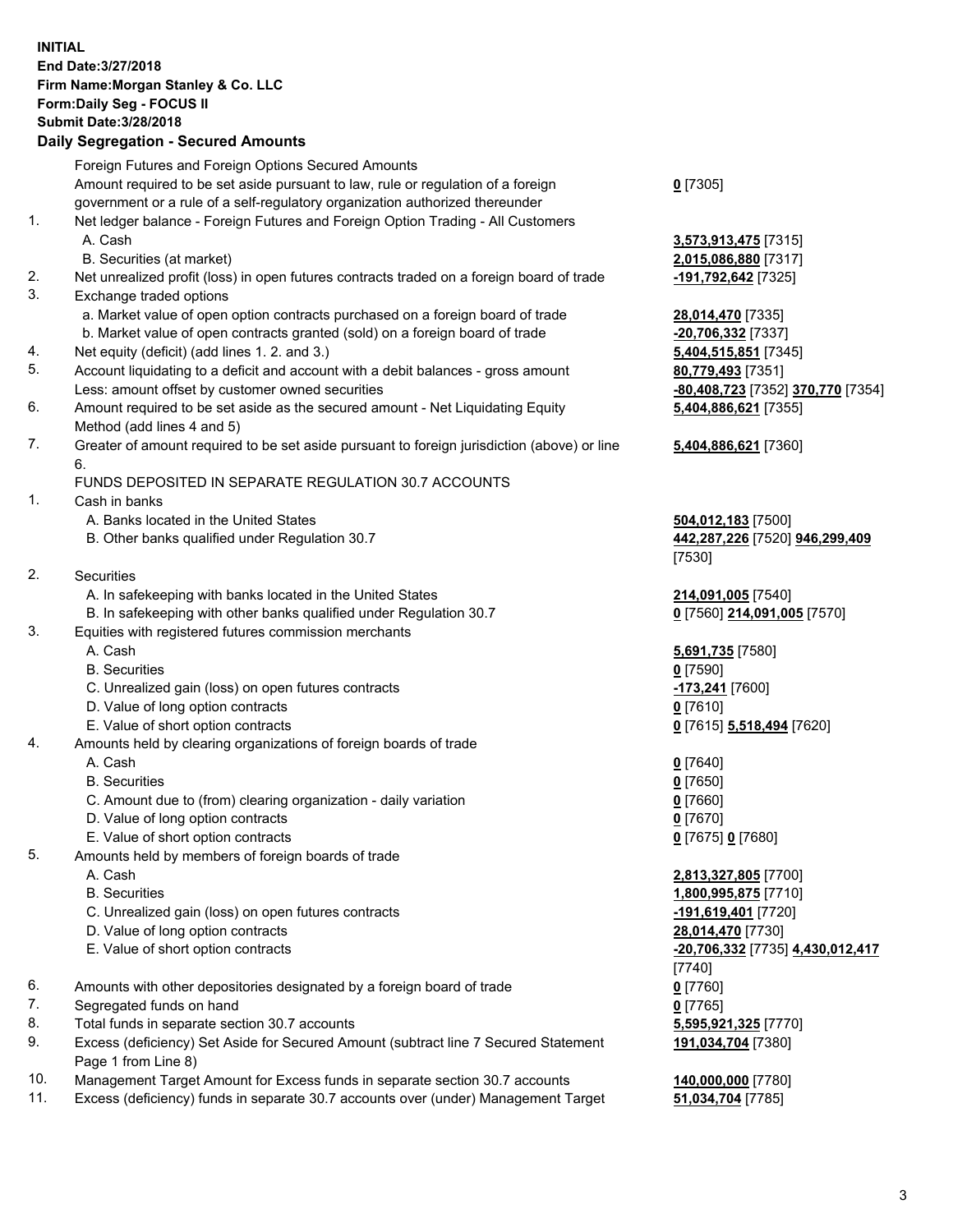**INITIAL End Date:3/27/2018 Firm Name:Morgan Stanley & Co. LLC Form:Daily Seg - FOCUS II Submit Date:3/28/2018 Daily Segregation - Segregation Statement** SEGREGATION REQUIREMENTS(Section 4d(2) of the CEAct) 1. Net ledger balance A. Cash **10,077,596,977** [7010] B. Securities (at market) **5,160,315,557** [7020] 2. Net unrealized profit (loss) in open futures contracts traded on a contract market **-105,859,867** [7030] 3. Exchange traded options A. Add market value of open option contracts purchased on a contract market **400,102,568** [7032] B. Deduct market value of open option contracts granted (sold) on a contract market **-629,955,177** [7033] 4. Net equity (deficit) (add lines 1, 2 and 3) **14,902,200,058** [7040] 5. Accounts liquidating to a deficit and accounts with debit balances - gross amount **585,120,454** [7045] Less: amount offset by customer securities **-539,879,254** [7047] **45,241,200** [7050] 6. Amount required to be segregated (add lines 4 and 5) **14,947,441,258** [7060] FUNDS IN SEGREGATED ACCOUNTS 7. Deposited in segregated funds bank accounts A. Cash **4,589,959,217** [7070] B. Securities representing investments of customers' funds (at market) **0** [7080] C. Securities held for particular customers or option customers in lieu of cash (at market) **975,738,697** [7090] 8. Margins on deposit with derivatives clearing organizations of contract markets A. Cash **6,382,398,458** [7100] B. Securities representing investments of customers' funds (at market) **0** [7110] C. Securities held for particular customers or option customers in lieu of cash (at market) **4,184,576,860** [7120] 9. Net settlement from (to) derivatives clearing organizations of contract markets **-562,487,430** [7130] 10. Exchange traded options A. Value of open long option contracts **400,102,568** [7132] B. Value of open short option contracts **-629,955,177** [7133] 11. Net equities with other FCMs A. Net liquidating equity **2,836,359** [7140] B. Securities representing investments of customers' funds (at market) **0** [7160] C. Securities held for particular customers or option customers in lieu of cash (at market) **0** [7170] 12. Segregated funds on hand **0** [7150] 13. Total amount in segregation (add lines 7 through 12) **15,343,169,552** [7180] 14. Excess (deficiency) funds in segregation (subtract line 6 from line 13) **395,728,294** [7190]

- 15. Management Target Amount for Excess funds in segregation **331,000,000** [7194]
- 16. Excess (deficiency) funds in segregation over (under) Management Target Amount Excess

**64,728,294** [7198]